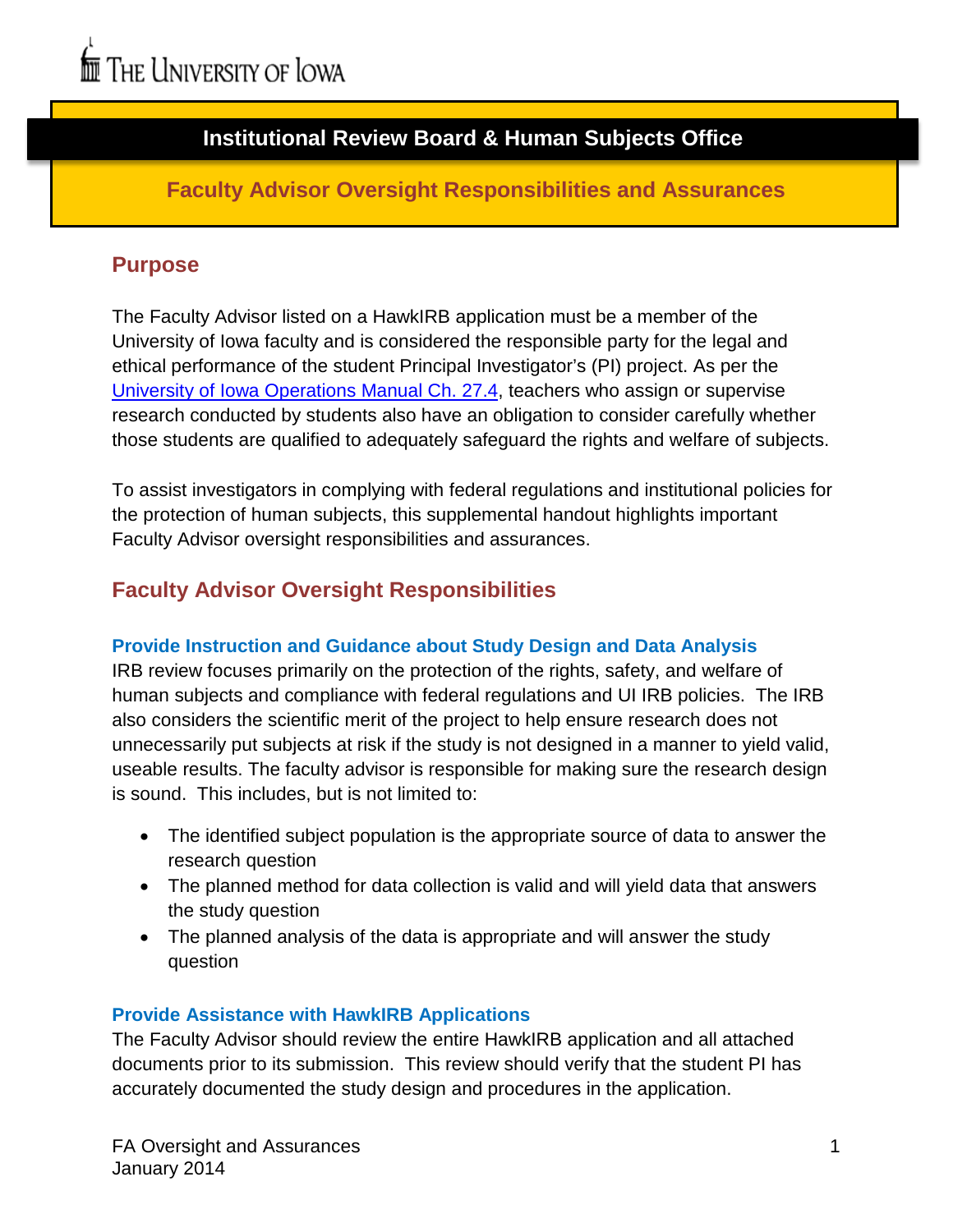#### **Refer Student PI to Available Resources**

The Human Subjects Office offers a variety of educational resources to assist researchers in complying with federal regulations and university policies regarding human subjects research. The Faculty Advisor and Principal Investigator are responsible for educating themselves about the regulations and policies that apply to the type of research being conducted. Additionally, the Faculty Advisor and Principal Investigator should be aware of and follow any departmental policies or expectations that apply to the research.

#### **Provide Oversight and Guidance in the Conduct of the Research**

The Faculty Advisor commits to provide oversight and guidance in the conduct of the research. Oversight includes ensuring student PI's know when to submit Modification forms, Continuing Review forms, Reportable Event Forms (REFs), and how and when to close the project in HawkIRB.

Additionally, the Faculty Advisor is responsible for monitoring the progress of the study, being aware of any issues or problems, and answering questions of the student PI.

The Faculty Advisor is responsible for providing oversight even if the research is conducted off-campus or outside the U.S. If the research is conducted off-campus, there must be a plan for regular communication that allows the advisor to meet his or her oversight responsibilities for the study.

# **Faculty Advisor Assurances**

When a New Project Application is submitted to the IRB, the Faculty Advisor signs an Assurance Document. The Assurance Document lists the agreements s/he makes with the IRB about how s/he will supervise the student PI's conduct of the research to protect human subjects.

*As the faculty supervisor on this research application, I assure that:*

- I will meet with the student investigator on a regular basis and monitor study progress.
- The student is knowledgeable about the regulations and policies governing research with human subjects and has sufficient training and experience to conduct this particular study in accord with the approved protocol.